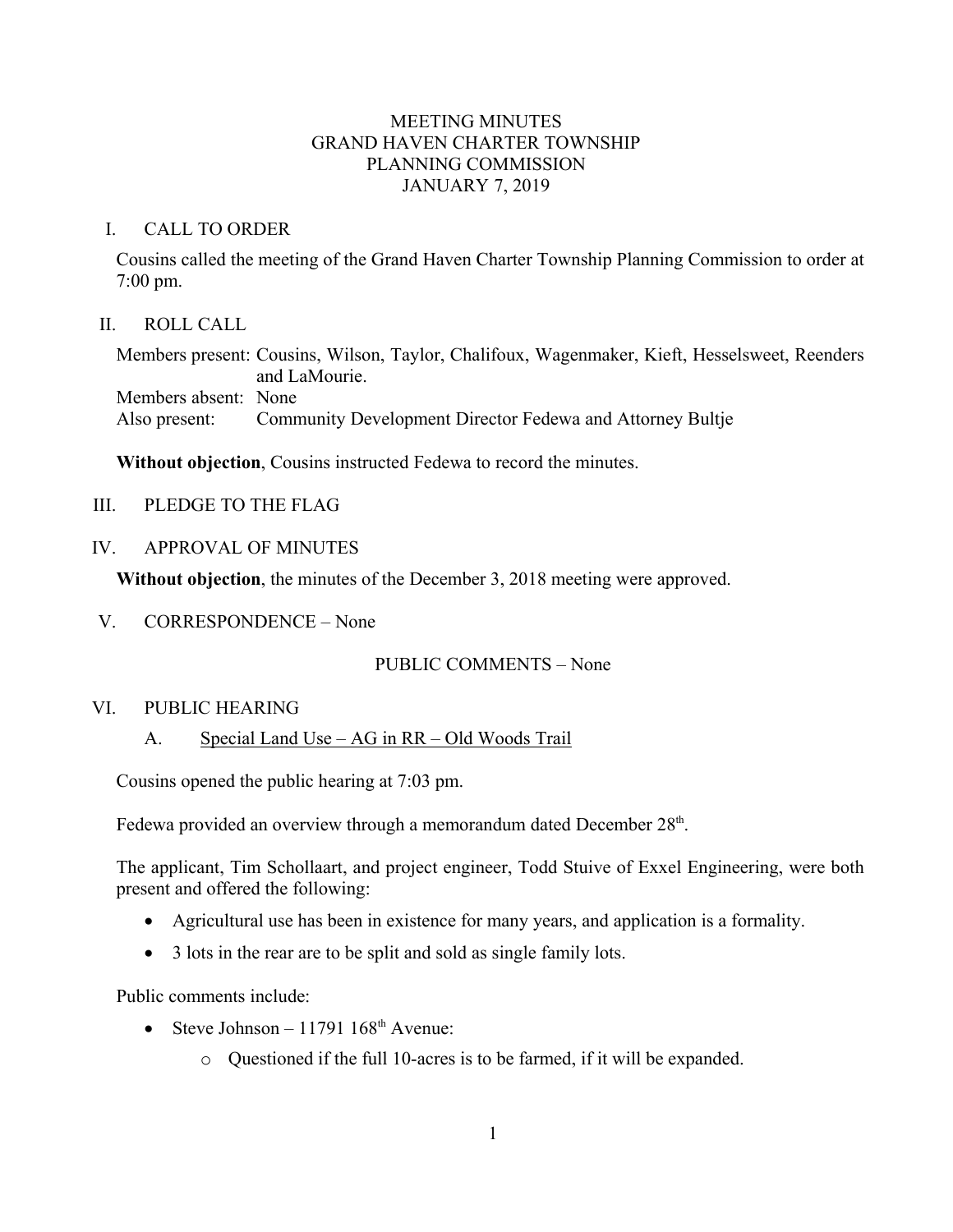- o Concerned about groundwater. Neighboring blueberry fields draw large amounts of water and may impact private water wells.
- Cheryl Diephouse 11920 Mistral Lane:
	- o Owns lot on Turtle Trail, and inquired if the new road will be setback 50' from the lot line, if trees would be preserved, and if it would be paved.

There being no further public comments, Cousins closed the public hearing at 7:09 pm.

## VII. OLD BUSINESS

## A. Special Land Use – AG in RR – Old Woods Trail

The Commissioners had the following comments to offer:

Three homesites and a blueberry field are much more cohesive with the area than the 15+ homesites that were previously proposed.

**Motion** by Wilson, supported by LaMourie, to **approve** the Special Land Use application to allow an Agricultural operation in the Rural Residential zoning district on 10-acres of property located on Buchanan Street, Parcel No. 70-07- 21-200-078. This approval is based on the application meeting the requirements and standards set forth by the Grand Haven Charter Township Zoning Ordinance. This motion is subject to, and incorporates, the following report. **Which motion carried unanimously.**

### REPORT – OLD WOODS TRAIL – SPECIAL LAND USE

1. This approval is based on the affirmative findings that each of the following standards of Section 19.05 have been fulfilled:

A. The proposed use is consistent with and promotes the intent and purpose of this Ordinance.

B. The proposed use is of such location, size, density, and character as to be compatible with adjacent uses of land and the orderly development of the district in which situated and of adjacent districts.

C. The proposed use does not have a substantially detrimental effect upon, nor substantially impair the value of, neighborhood property.

D. The proposed use is reasonably compatible with the natural environment of the subject premises and adjacent premises.

E. The proposed use does not unduly interfere with provision of adequate light or air, nor overcrowd land or cause a severe concentration of population.

F. The proposed use does not interfere or unduly burden water supply facilities, sewage collection and disposal systems, park and recreational facilities, and other public services.

G. The proposed use is such that traffic to, from, and on the premises and the assembly of persons relation to such use will not be hazardous, or inconvenient to the neighborhood, nor unduly conflict with the normal traffic of the neighborhood, considering, among other things: safe and convenient routes for pedestrian traffic, particularly of children, the relationship of the proposed use to main thoroughfares and to streets and intersections, and the general character and intensity of the existing and potential development of the neighborhood.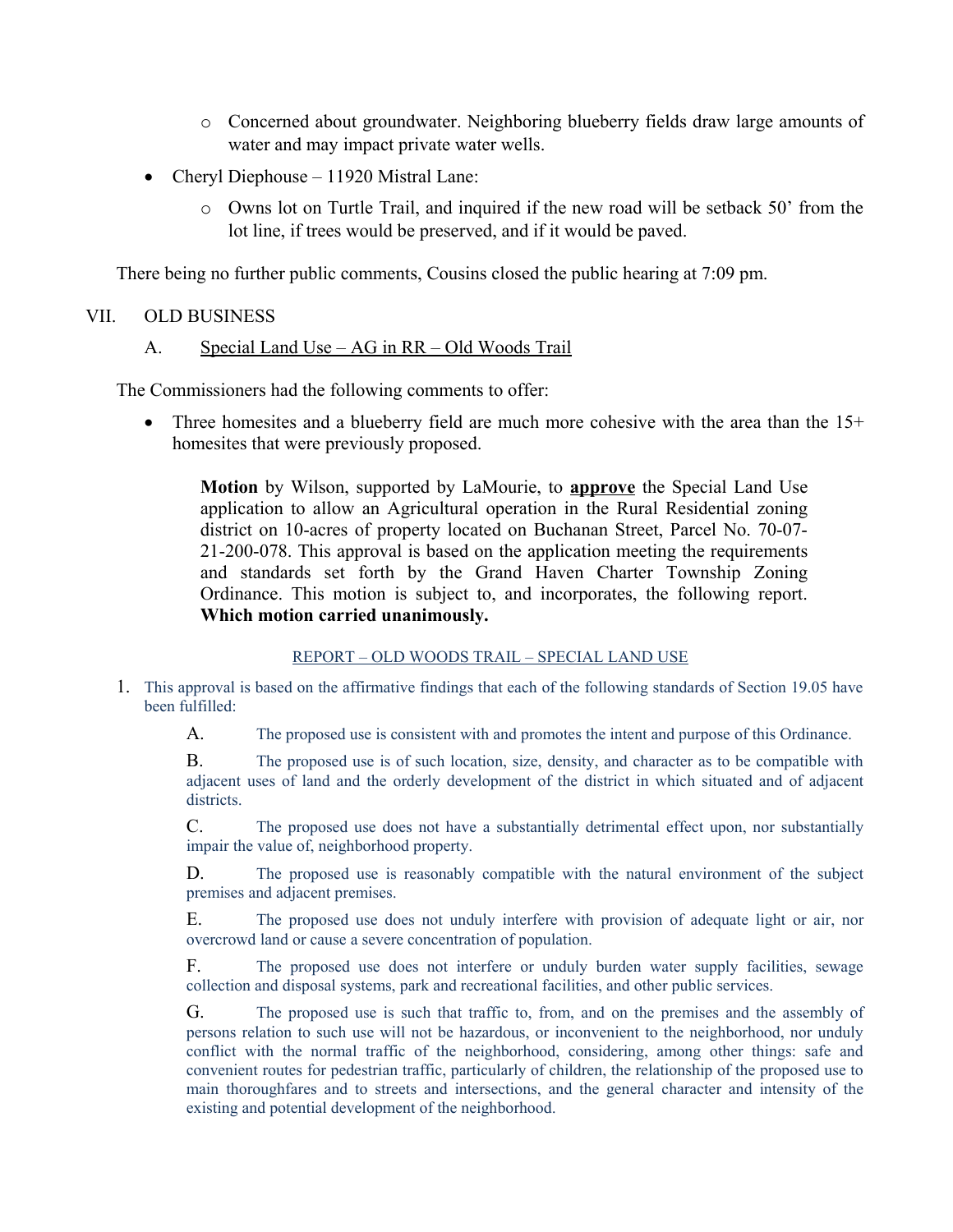H. The proposed use is consistent with the health, safety, and welfare of the Township.

2. The application meets the site plan review standards of Section 23.06 of the Zoning Ordinance. Specifically, the Planning Commission finds as follows:

A. The uses proposed will not adversely affect the public health, safety, or welfare. Uses and structures located on the site take into account topography, size of the property, the uses on adjoining property and the relationship and size of buildings to the site. The site will be developed so as not to impede the normal and orderly development or improvement of surrounding property for uses permitted in this ordinance.

B. Safe, convenient, uncontested, and well defined vehicular and pedestrian circulation is provided for ingress/egress points and within the site. Drives, streets and other circulation routes are designed to promote safe and efficient traffic operations within the site and at ingress/egress points.

C. The arrangement of public or private vehicular and pedestrian connections to existing or planned streets in the area are planned to provide a safe and efficient circulation system for traffic within the township.

D. Removal or alterations of significant natural features are restricted to those areas which are reasonably necessary to develop the site in accordance with the requirements of this Ordinance. The Planning Commission has required that landscaping, buffers, and/or greenbelts be preserved and/or provided to ensure that proposed uses will be adequately buffered from one another and from surrounding public and private property.

E. Areas of natural drainage such as swales, wetlands, ponds, or swamps are protected and preserved insofar as practical in their natural state to provide areas for natural habitat, preserve drainage patterns and maintain the natural characteristics of the land.

F. The site plan provides reasonable visual and sound privacy for all dwelling units located therein and adjacent thereto. Landscaping shall be used, as appropriate, to accomplish these purposes.

G. All buildings and groups of buildings are arranged so as to permit necessary emergency vehicle access as requested by the fire department.

H. All streets and driveways are developed in accordance with the Ottawa County Road Commission specifications, as appropriate.

I. Appropriate measures have been taken to ensure that removal of surface waters will not adversely affect neighboring properties or the public storm drainage system. Provisions have been made to accommodate storm water, prevent erosion and the formation of dust.

J.Exterior lighting is arranged so that it is deflected away from adjacent properties and so it does not interfere with the vision of motorists along adjacent streets and consists of sharp cut-off fixtures.

K. All loading and unloading areas and outside storage areas, including areas for the storage of trash, which face or are visible from residential districts or public streets, are screened.

L. Entrances and exits are provided at appropriate locations so as to maximize the convenience and safety for persons entering or leaving the site.

M. The site plans conform to all applicable requirements of County, State, Federal, and Township statutes and ordinances.

N. As appropriate, fencing has been required by the Planning Commission around the boundaries of the development to minimize or prevent trespassing or other adverse effects on adjacent lands.

O. The general purposes and spirit of this Ordinance and the Master Plan of the Township are maintained.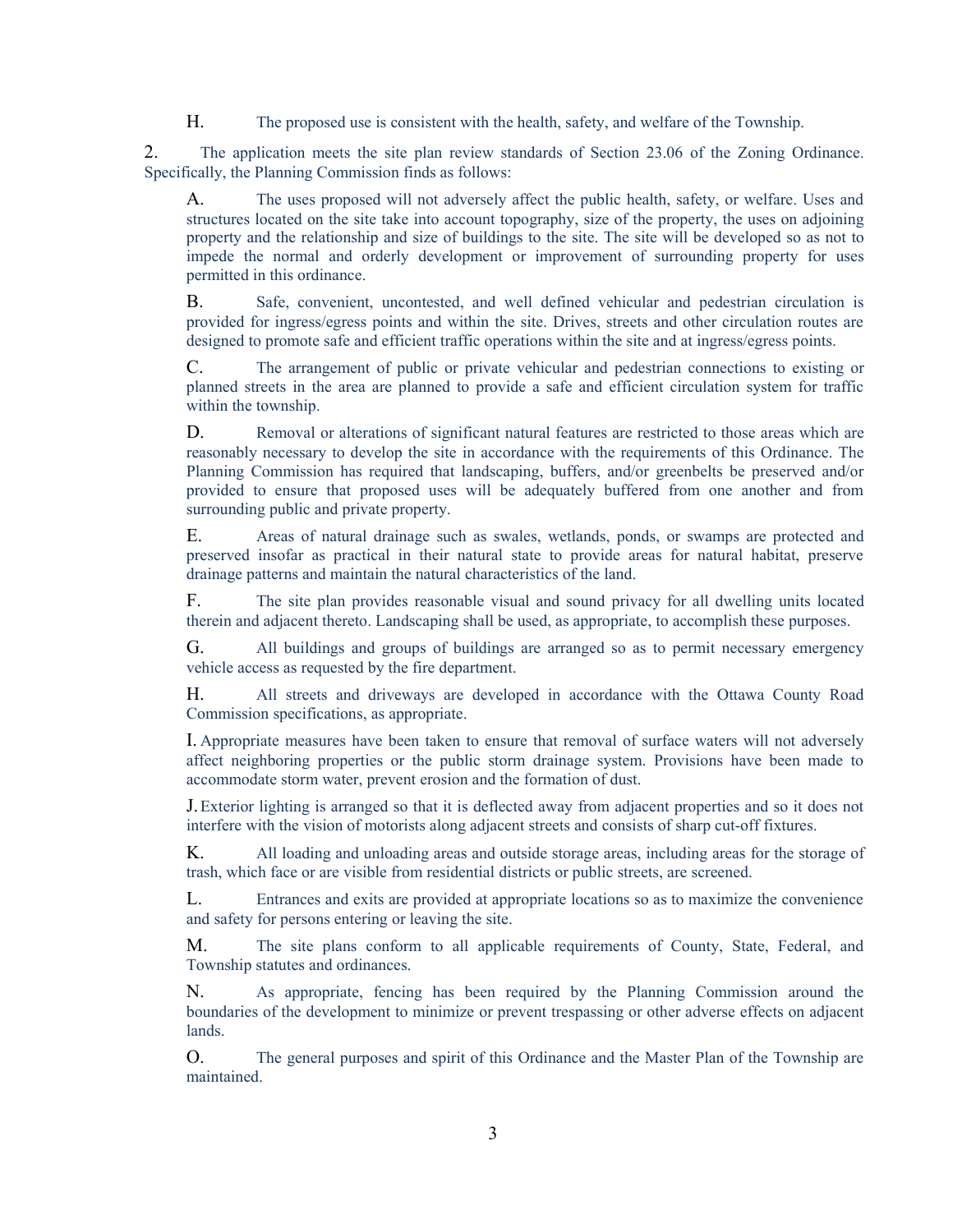## B. Zoning Text Amendment – Setback Measurement

Fedewa provided an overview through a memorandum dated December 28<sup>th</sup>.

The Commissioners had the following comments to offer:

- Discussed any potential differences and/or similarities for setbacks being measured between —two buildings on the same lot next to each other; two buildings on separate parcels divided by a lot line; and typical scenarios of a single building adjacent to a lot line.
- Majority anticipate "junk" being stored between two buildings, but believe that is a better location than being visible to neighbors or to vehicles from the road.
- Majority in agreement that if two buildings were separated by less than 5-feet:
	- o Compliance with the Building Code is not difficult.
	- o Fire Code does not prohibit this setback.
- Majority believe that allowing the buildings to be closer together creates additional space in the rear yard, which is beneficial to the property owner.
- Questioned the possibility or likelihood of two buildings being joined together by their exempt 3-foot overhangs.
	- o If a building permit is obtained to permanently join the two buildings together the floor area of both buildings  $+$  the floor area beneath the overhangs would be combined and considered one building. The "new" building would then have to comply with applicable requirements.
	- o If a building permit was not obtained it is likely to be cobbled together. If the Township learned of the unpermitted work the property owner would be required to disassemble the connection and separate the buildings, or obtain a building permit.

**Motion** by Wilson, supported by Wagenmaker, to recommend the Township Board approve the method of measuring setbacks at the **foundation** (*i.e., proposed method*). **Which motion carried**, with Kieft voting against because he supports the current method of measuring setbacks, which is to the farthest projection.

# VIII. REPORTS

- A. Attorney Report None
- B. Staff Report
	- $\triangleright$  Reminder Next PC Meeting Scheduled for Tuesday, January 22<sup>nd</sup>.
- C. Other None

# IX. EXTENDED PUBLIC COMMENTS – None

### X. ADJOURNMENT

**Without objection**, the meeting adjourned at 7:25 pm.